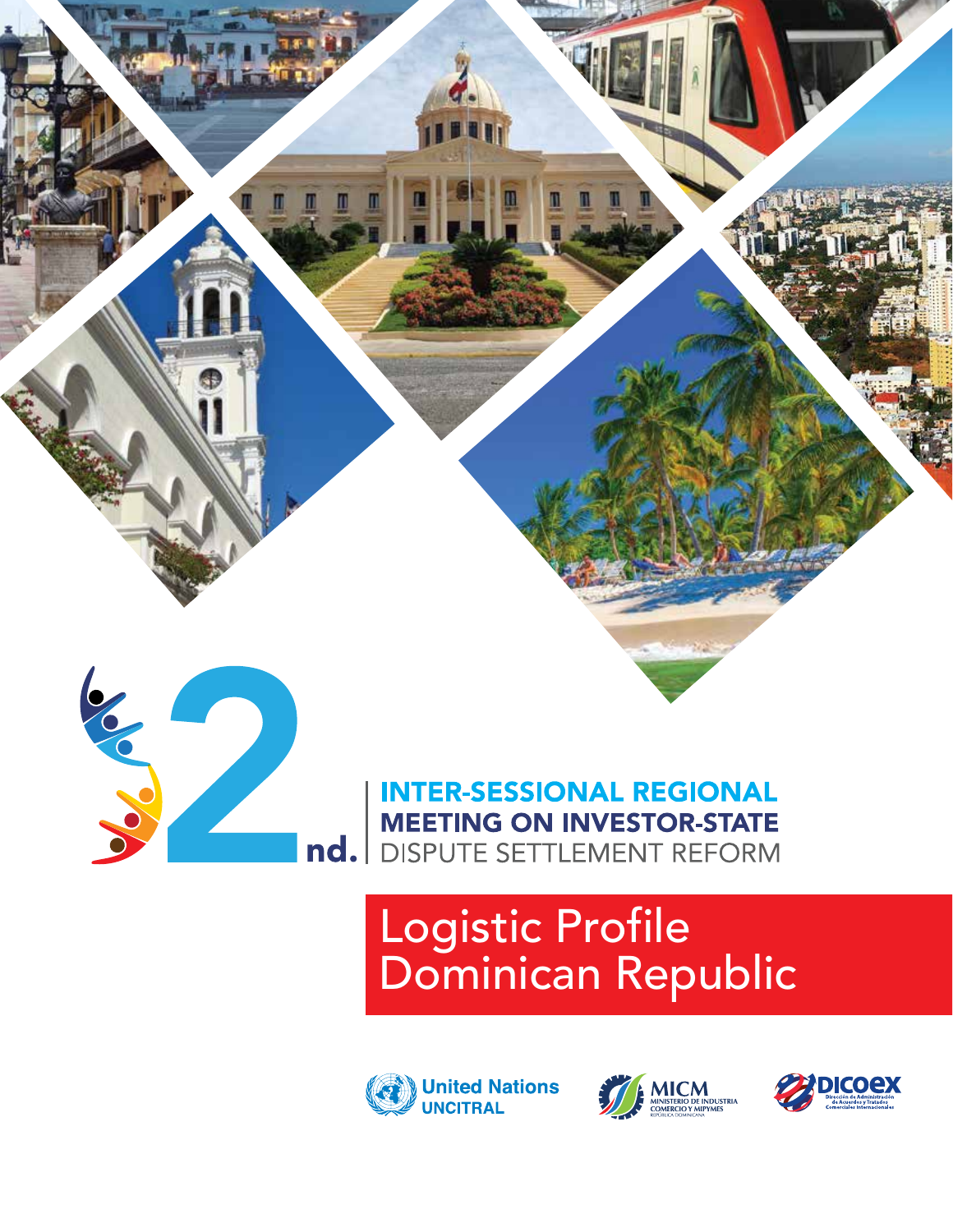



## **LOCATION**

The Dominican Republic is an island nation located at the center of the Caribbean between the islands of Cuba and Puerto Rico. To the north, it is bordered by the Atlantic Ocean, the Caribbean Sea to the south, the Mona Passage to the east, and the Republic of Haiti to the west.

It has a surface area of 48,442 square kilometers and is divided in 31 provinces and one national district. The country's capital is Santo Domingo de Guzmán and is located in its southeastern region.

## **CLIMATE**

Due to its geographical location, the Dominican Republic has a tropical climate with plenty of rainfall, mainly between the months of May and November. The hurricane season extends from June 1st to November 30th. The average yearly temperature is between 25°C and 30°C, with significant variation in the mountainous regions, where temperatures as low as 5°C can be registered during winter.

## CURRENCY **\$\$**

The official currency is the Dominican peso, whose exchange rate for January and February 2019 is projected between RD\$50 and RD\$51 per US dollar, approximately.

## OFFICIAL LANGUAGE

Spanish.

### MAIN HOTELS IN SANTO DOMINGO DE GUZMÁN

The city of Santo Domingo de Guzmán counts with a great variety of options for lodging, including hotels, hostels, and short-term rental properties through platforms like Aribnb. Some hotels are:

#### El Embajador, a Royal Hideaway Hotel

Ave. Sarasota #65, Bella Vista.

#### Real Intercontinental Hotel

Ave. Winston Churchill esq. Porfirio Herrera, Piantini.

#### JW Marriott

Ave. Winston Churchill #93 esq. Gustavo Mejía Ricart, Paraíso.

#### Casas del XVI

Calle Padre Billini #252, Ciudad Colonial.

#### Billini Hotel

Calle Padre Billini #256-258, Ciudad Colonial.

Hodelpa Nicolás de Ovando Calle Las Damas, Ciudad Colonial.

Renaissance Santo Domingo Jaragua Ave. George Washington #367.

Sheraton Santo Domingo Ave. George Washington #365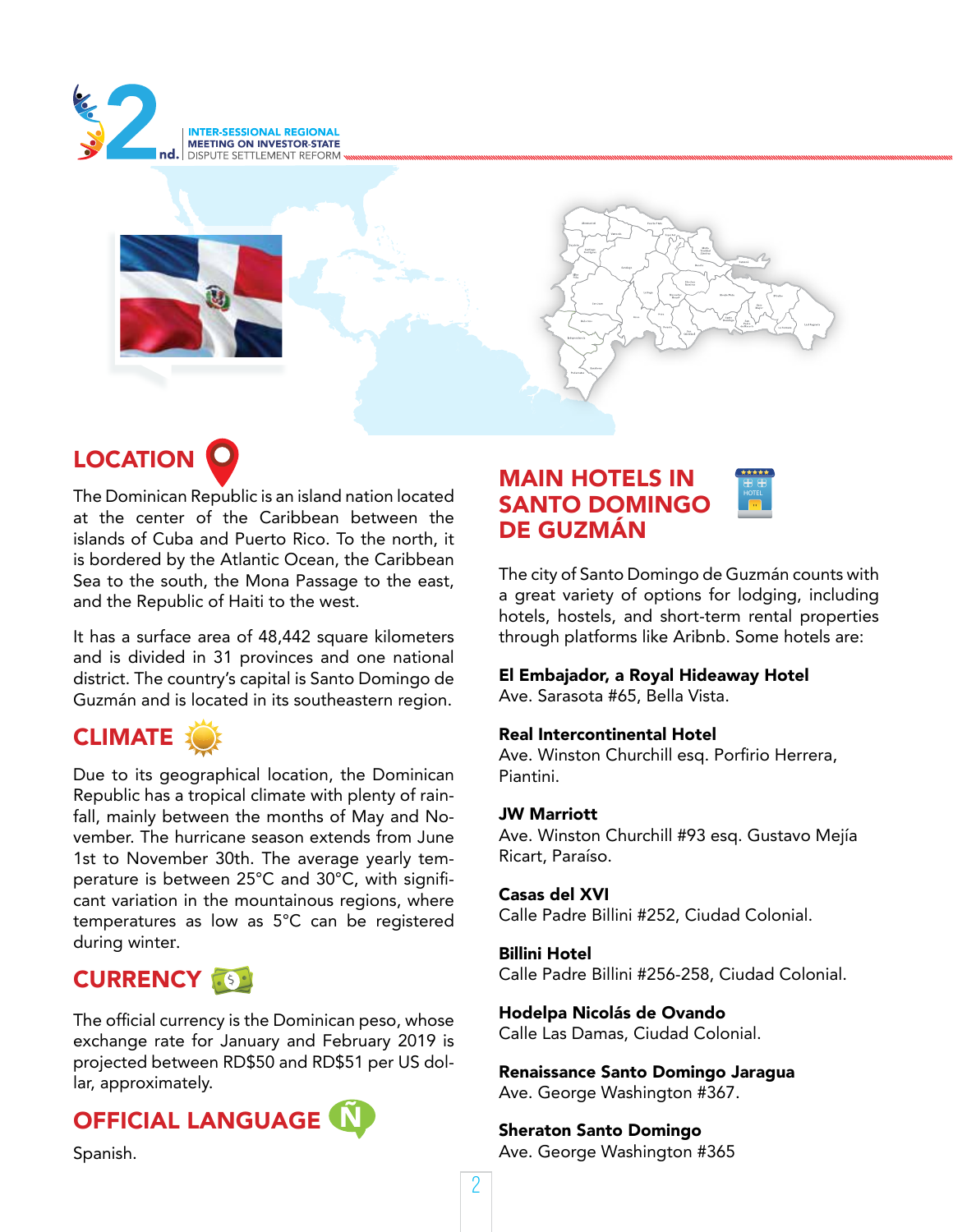#### LOGISTIC PROFILE DOMINICAN REPUBLIC



#### Barceló Santo Domingo

Ave. Máximo Gómez #53, esq. 27 de Febrero, Gazcue.

Hotel W&P Santo Domingo Ave. Sarasota #53, Bella Vista.

## MAIN HOSPITALS



Among the main hospitals of Santo Domingo to assist in case of need are:

Centro de Diagnóstico, Medicina Avanzada y Telemedicina (CEDIMAT)

Ave. Ortega y Gasset esq. República de Paraguay, Ensanche La Fe.

Hospital General Plaza de Salud Ave. Ortega y Gasset esq. República de Paraguay, Ensanche La Fe.

#### Clínica Abreu

Calle Arzobispo Portes #853, Ciudad Nueva.

#### Centro de Medicina Avanzada Dr. Abel González

Ave. Abraham Lincoln esq. Max Henriquez Ureña, Ensanche Naco.

Centro Médico UCE Ave. Máximo Gómez #66, La Esperilla.



The encouraged port of entry for tourists visiting Santo Domingo is Las Americas International Airport (SDQ), located east of the city Santo Domingo de Guzmán. A secondary port of entry is Dr. Joaquín Balaguer International Airport (JBQ), located north of Santo Domingo de Guzmán.

Although the city has a wide network of public transportation service, for the occasion taxi companies are recommended, which can be contacted through the hotels themselves, by telephone or by mobile applications such as Uber.

One of the most recognized companies is: Apolo Taxi, (809) 537-0000